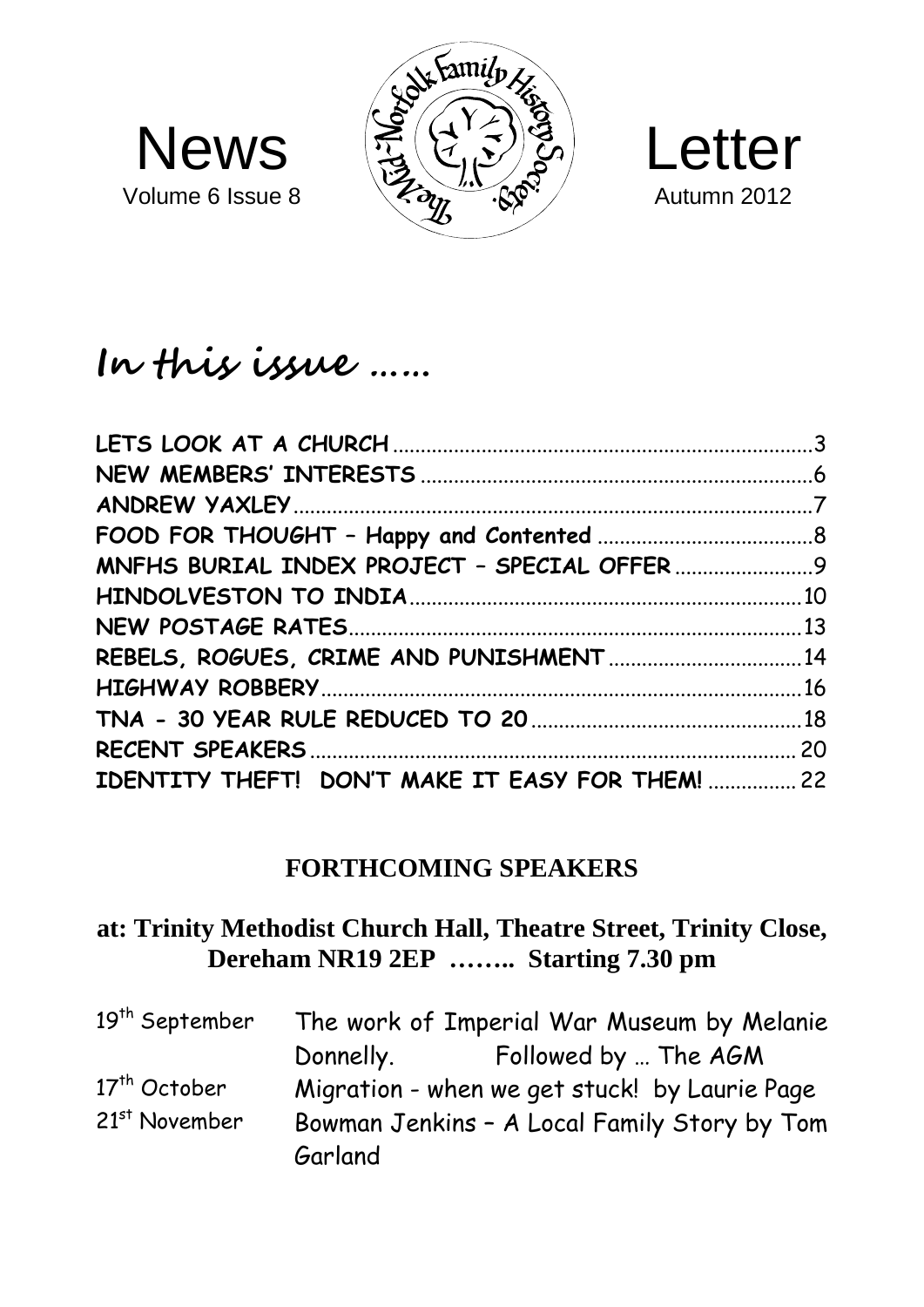# **A few words from the Editor …**

Thank you to all who have sent in your contributions to the Newsletter, please keep them coming.

I look forward to hearing from you with your comments and suggestions, perhaps there is a subject you would like covered in the Newsletter, or maybe you have a story to tell? Your story may be the answer to someone else's query.

In this issue Sue Harris writes about her ancestors who went to India – "Hindolveston to India" – what a hard life they led. I think we tend to look back at our ancestors' lives as a big adventure but we forget the hardships they endured. My great grandfather was in the Army and he served in Malta and Canada with his family, I would love to know more about the sort of life they led.

**Format for Newsletter Contributions** …. Preferably typed using Microsoft Word or Works, or handwritten, then please either:

- email the file to me at [Familyhis@aol.com](mailto:Familyhis@aol.com) or
- post handwritten copy/CD/floppy disk, to me at the address on the back of the Newsletter

## **Deadline for inclusion in the next Newsletter – 23rd October 2012**

 *Kate (Editor)*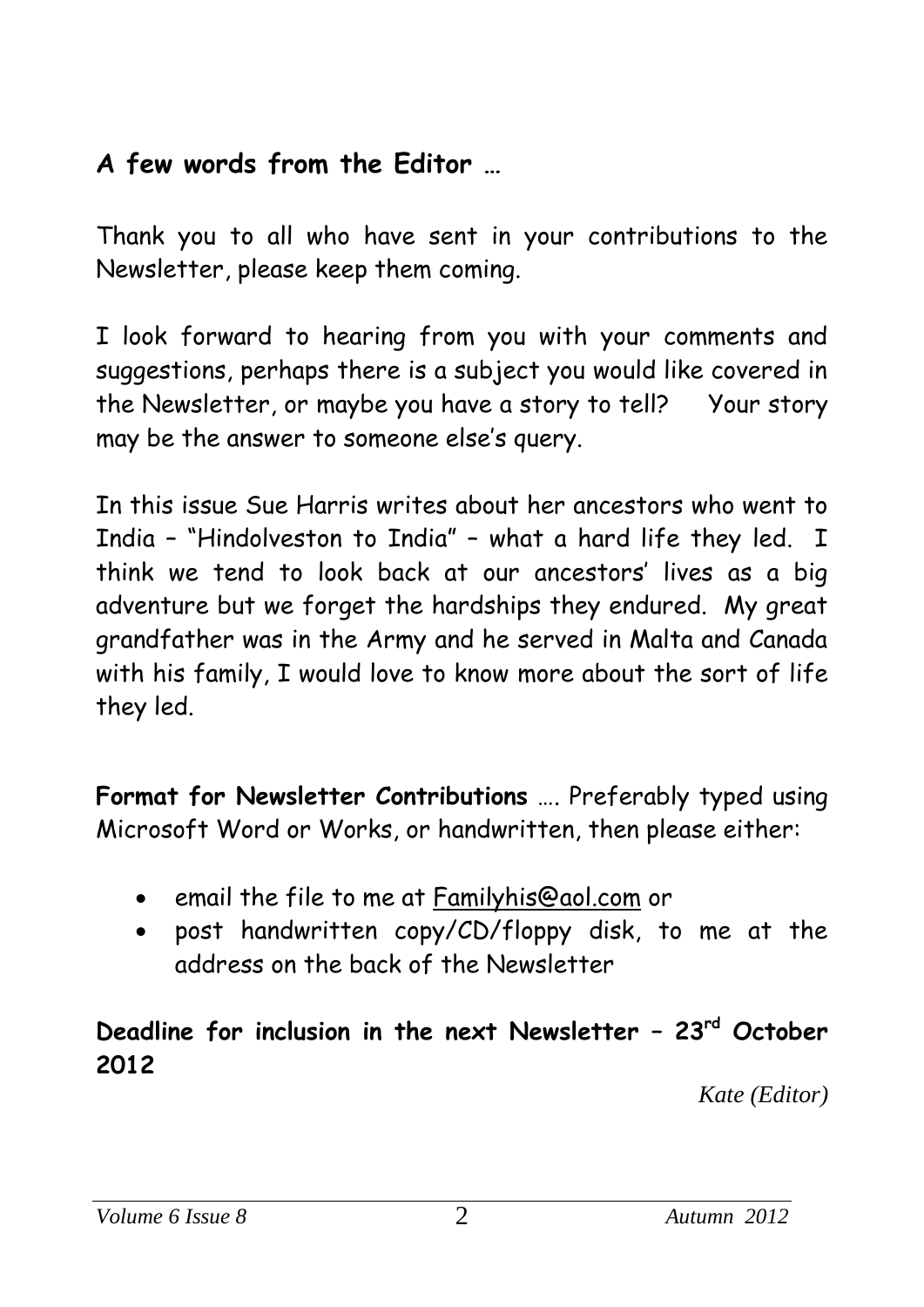## **LETS LOOK AT A CHURCH No.67 – St Michael, Booton**



Readers of Stephen Fry's fascinating autobiography *Moab Is My Washpot*  will know that the actor and polymath, although London born, grew up in Booton in the 1960s and briefly attended Cawston Primary School which at

*Volume 6 Issue 8* 3 *Autumn 2012*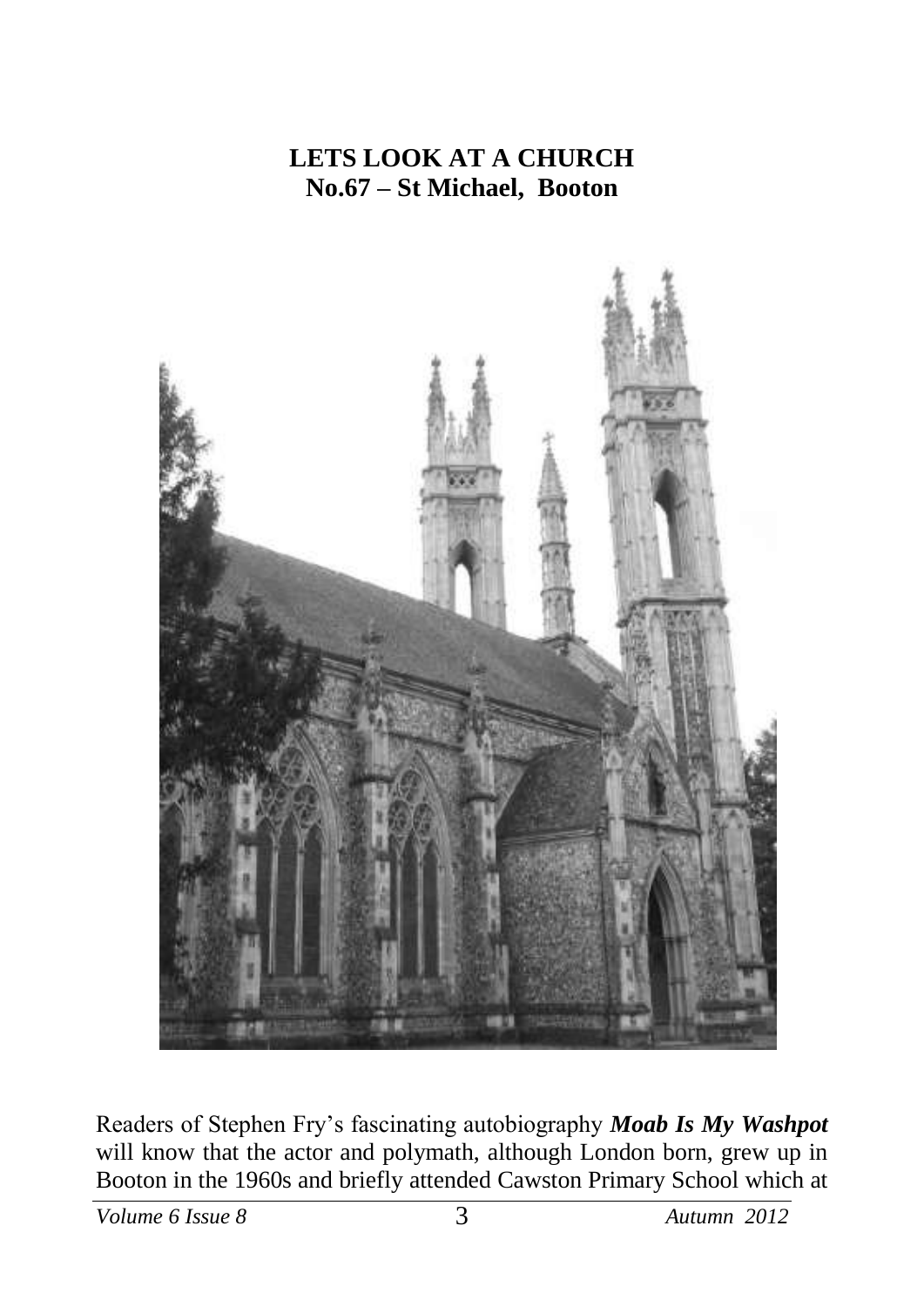that time was run by a descendant of the Norfolk rebel Robert Kett. Fry lived in Booton House a large dwelling not far from St Michael's which is the subject of our article. The church of St Michael and All Angels to give it its full title, and as we shall see there are angels aplenty here was, like Booton House, built by the somewhat eccentric Reverend Whitwell Elwin who arrived fresh from Cambridge in 1849 and remained Rector here until his death fifty years later at the age of eighty three. Unhappy with the crumbling little medieval church which he found, he resolved to change it and despite being completely self taught as far as architecture was concerned and unable to draw for toffee was able, with financial help from a lady friend, to begin in 1875 an ambitious improvement scheme. Elwin altered the church step by step in what amounted to a complete rebuild finding ideas in the books of his extensive library to produce what became an eclectic mix of features from all his favourite churches. Coming from a family of Norfolk landowners, the Rector was an interesting character in many ways - one of his ancestors, in common with a number of other people in these parts, was a Mrs Rebecca Rolfe, an American Indian 'princess', who briefly lived at Heacham Hall and is better known to us by the name Pocahontas. As well as performing his clerical duties, Elwin was also for a time the editor of the *Quarterly Review* and the volume of post necessitated the installation of one of England's first post boxes in the village. No longer used for worship, the imposing edifice which he created in Booton, sometimes dubbed the 'Cathedral of the Fields' with its forest of slender turrets, reaching skywards (one in the form of a Muslim minaret) is certainly, like its creator, distinctive. St Michael's is a 'Marmite church' if ever there was one - you either love it or hate it. Lutyens described it as 'very naughty but built in the right spirit.' John Betjeman, for one, was enthralled and a memorable section of his 1974 television film *A Passion for Churches* celebrates 'Booton's haunting weird Victorian church' whose outsized pinnacles threaten to topple it and whose stained glass windows are ablaze with a truly delightful heavenly choir of angelic musicians in Victorian dress the figures reputedly modelled on Elwin's many female friends. Even on a dull day it is hard for anyone following in the poet's footsteps not to be similarly impressed. Michael churches are typically built on high points, the archangel being captain of the heavenly host, always at the ready to do battle with Satan, but Norfolk being near the back of the queue when hills were being distributed, Booton was presumably granted a special dispensation.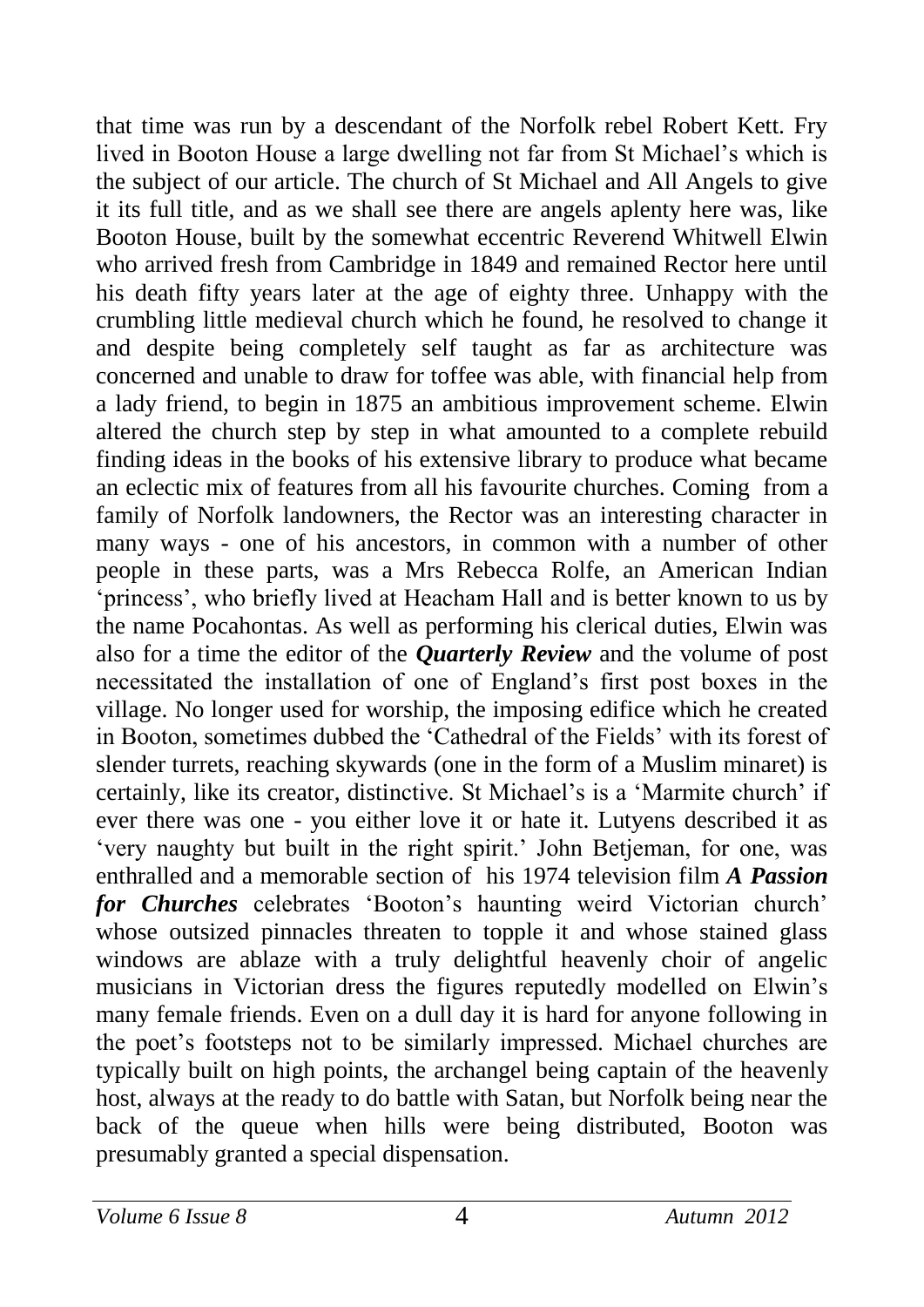The outside of the building is splendidly built with its fine knapped flint and elaborate stone buttresses which compliment the pinnacles and has quite the most elaborate priest's door we have ever seen. The interior, though less dramatic, has as well as the aforementioned windows a number of fine features. The respectable hammer beam roof was based on the one at Trunch which Elwin knew as a boy and has enormous angels who almost seem ready to swoop down on one and are finely carved by James Minns who was also responsible for Coleman's Mustard's bull's head logo. The pulpit is of singular design being in the form of an elaborate bishop's throne and there is a curious rounded triangular 'window' above the chancel arch which is purely decorative, giving as it does no light. A much mutilated  $14<sup>th</sup>$  century statue of the Virgin and Child is also of interest being one of the few features left from the original church. Elwin's memorial tablet is modest given that he was the architect, builder and 'onlie begetter' of the building. He lies buried along with his wife and children on the south side of the church but as with the creator of St Paul's, if the curious visitor wishes to see his true memorial he has merely to look around.

The original registers are held at the Norfolk Record Office (Cat. Ref. PD 103) and comprise Baptisms 1560-1682 & 1723-1969, Marriages 1560- 1646, 1663-1681 & 1723-1967, Burials 1558-1647, 1662-1683 & 1723- 1973 and Banns 1754-1848 with microform copies covering the same dates. Archdeacon's and Bishop's transcripts start in 1600 and end for Baptisms & Burials in 1848 and Marriages in 1837. There is a printed transcript of Marriages for 1560-1812.

The Parish Chest is mainly  $20<sup>th</sup>$  century but Church & Benefice records cover 1806-1982 and Terriers (a register of landed property described by site, boundaries & acreage) 1806-1955. There are also papers for the William Sewell Charity covering the period 1886-1940.

*Roderic & Denise Woodhouse*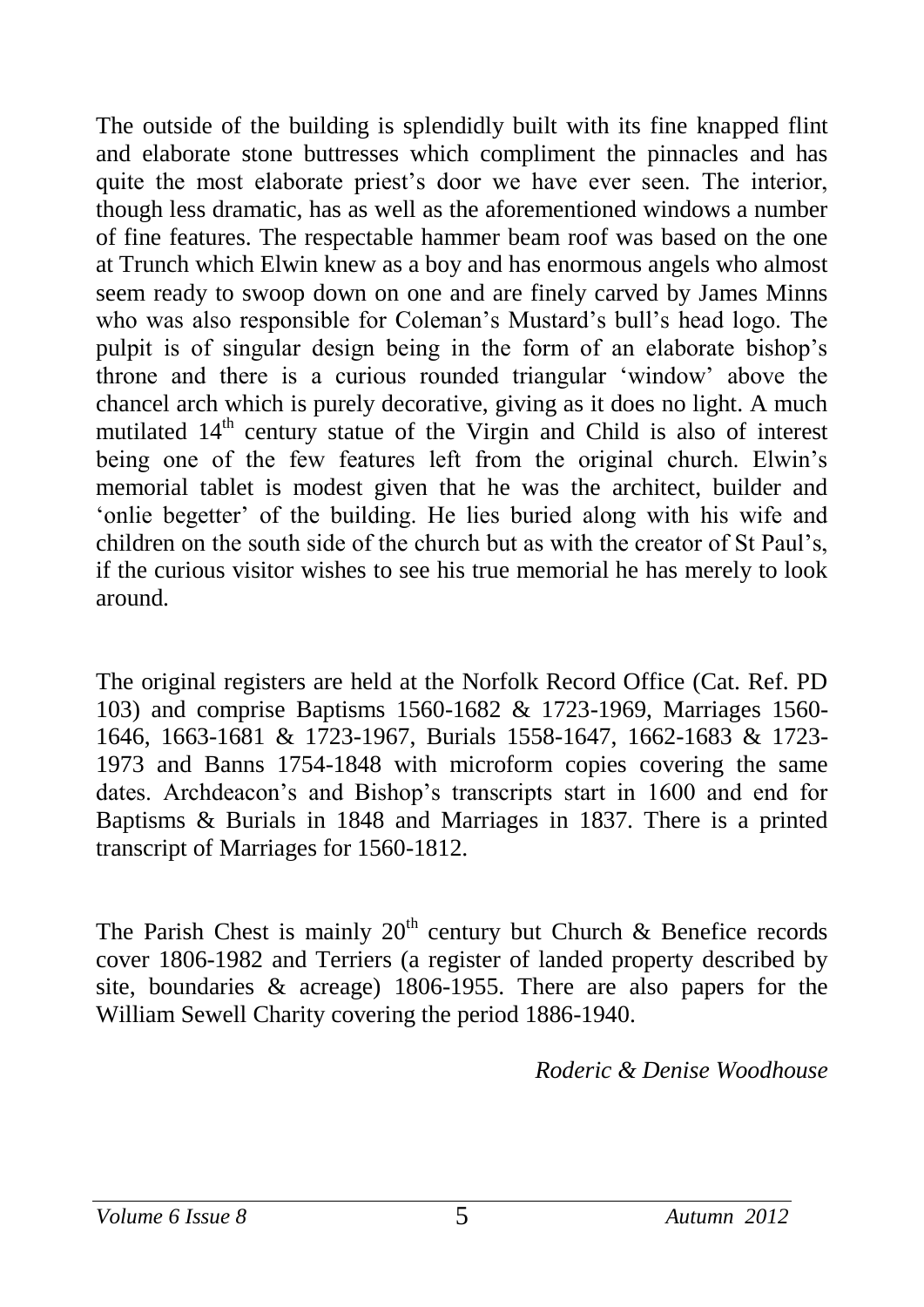#### **NEW MEMBERS' INTERESTS**

Member 711 – Mr P Cxxxxx, ------, ------, ------, ------, ------, ---- ---- -----@----- (rejoined)

CUSHING NFK

 $16^{th} - 19^{th}$  C

Member 748 – Ms R Bxxxx, ------, ------, ------, ------, ---- --- -----@-----

FAMILIES & LOCAL HISTORY Shipdham / Cranworth / Letton /<br>Southburgh / Woodrising NFK Pre 20<sup>th</sup> C Southburgh / Woodrising NFK

Member 749 – Mrs A Hxxx, ------, ------, ------, ------, ---- ---

 $BRADFIELD$  Nth Elmham NFK  $18^{th} - 19^{th}$  C

#### **Change of address:-**

Member 630 – Mr R R Hxxxxx, ------, ------, ------, ------, ------, ---- ---- -----@-----

#### **We regret to report the death of the following member:-**

Member 165 – Mr Andrew Yaxley of Shipley, West Yorkshire

*Volume 6 Issue 8* 6 *Autumn 2012*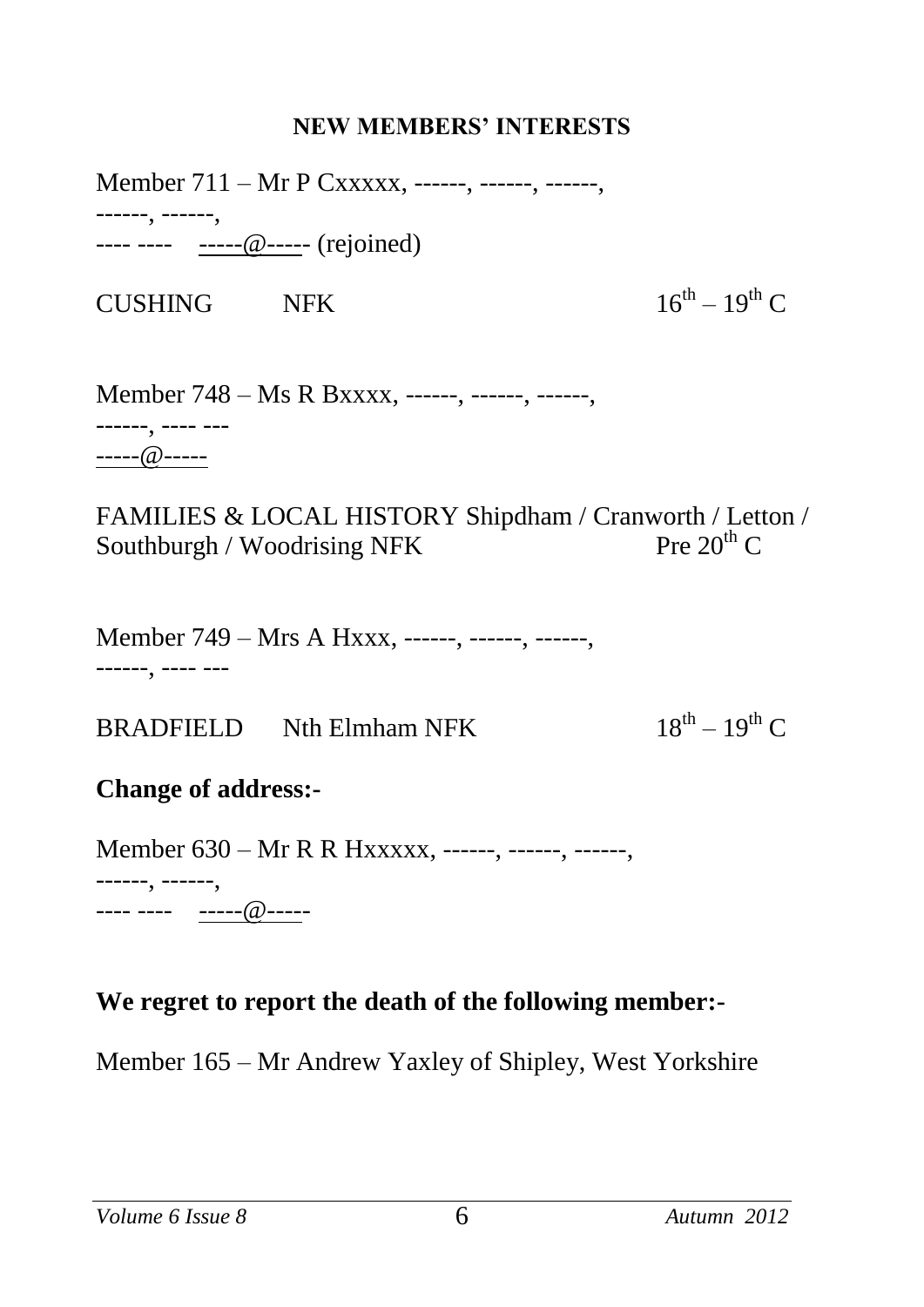## **ANDREW YAXLEY**

The Society was sad to learn of the unexpected death, on 14th May, of Andrew Yaxley, who had been a member for some years.

As some of you may know Andrew was an enthusiastic researcher of Yaxley family history and had collected and collated a large body of material. Through his work in this field he had established contact with many people world-wide with whom he enjoyed exchanging information. He had learnt of and met distant family members and had also enjoyed making new friends with whom he corresponded and some of whom he visited over the years.

Due to the somewhat unusual name and the fact that the Yaxleys were armorial bearing Andrew had been able to trace his antecedents back to the 12th Century. He recounted with relish the exploits of some of the more famous, and infamous, members of the family including a convicted murderers; a Lord Warden of the Tower of London; a physician to King Henry Vlll and a 'loose-lipped' diplomatic envoy who, en route to the King of Spain, disclosed the secrets of the English Court.

Andrew particularly enjoyed solving the Yaxley family 'mysteries' which he unearthed from time to time and was proud to undertake the role of archivist to the local branch of the family.

His family would be willing to consider any proposals regarding loaning or sharing Andrews research should it be of interest to anyone. Contact regarding this should be made, in the first instance, via the MNFH Society (contact Kate – Editor).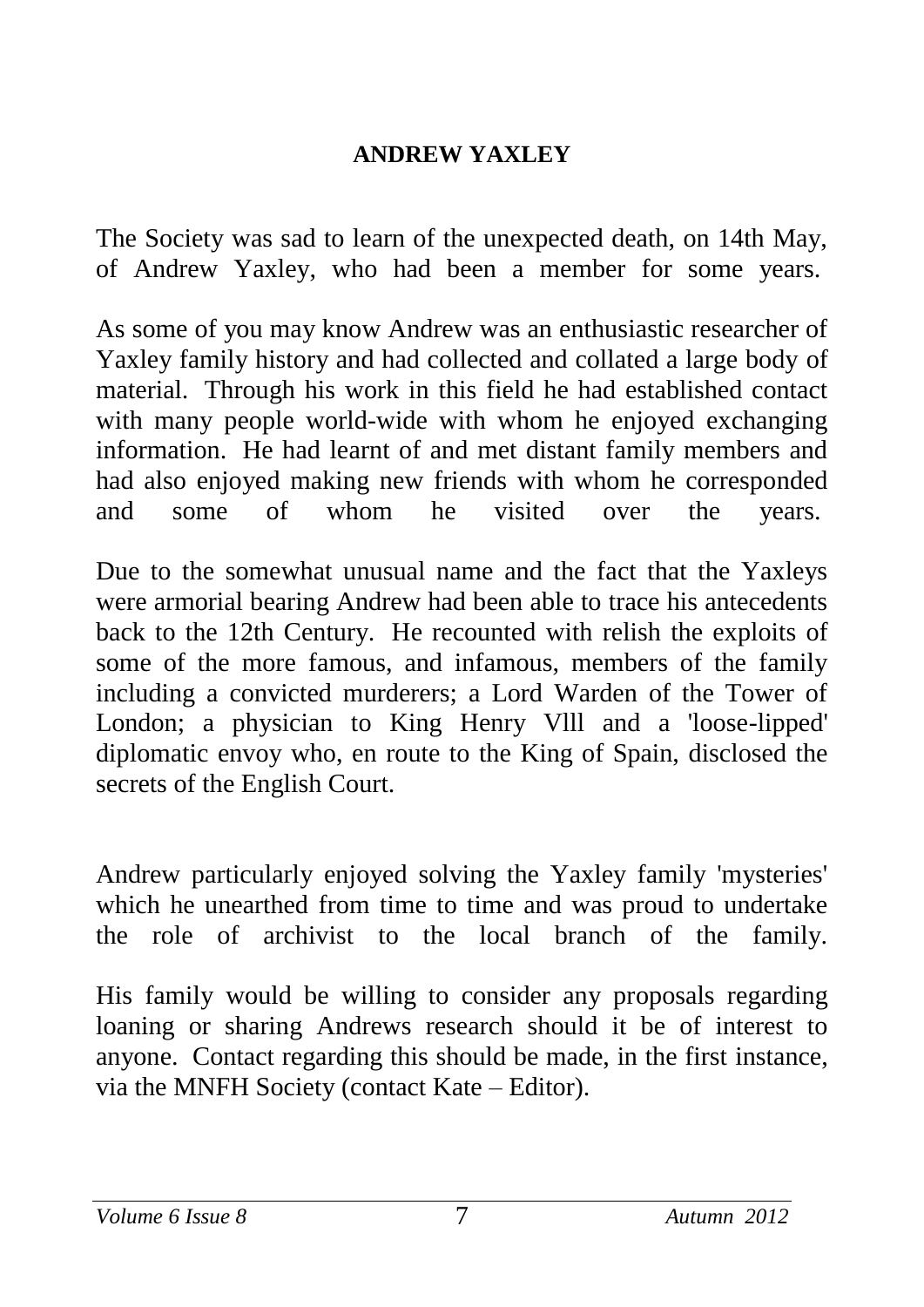## **FOOD FOR THOUGHT – Happy and Contented**

Did you watch the 'Country File' episode on TV, where a farmer had automated his dairy operation, to the point where his cows simply wandered into the milking parlour whenever they felt the need? On arrival they were digitally identified, automatically coupled up to the milking machine and milked. Then, they returned to the field, all completely on their own accord. Amazingly, it was said that milk production increased and the cows appeared happy and contented with the whole process.

Which could not be said for my wife and I, when we had an overnight stay in a relatively new hotel recently. After the usual 'minor' problems with booking online, we arrived at an unmanned hotel desk, which passed for reception. A bell summoned a receptionist who, instead of booking us in, directed us to a touch screen, complete with credit card payment facilities. I entered my name and it issued two room key cards and a slip of paper giving our room number. The room was spotlessly clean and functional only spoilt by the complete lack of an opening window. However, there was an A4 sheet of paper explaining, in simple terms, how to operate the air conditioning system. We had a good night, as 'guaranteed' by the hotel's advertising slogan and in the morning, wandered over to the adjacent building for a help-yourself breakfast. Afterwards, knowing what to expect, booking out was easy, via the 'screen'.

To be fair, if needed, receptionist assistance was available and we were shown to our breakfast table by a waiter, although I am sure, that with a little imagination, he could be replaced by a 'table allocation' screen, then the whole bed and breakfast experience could be had without any contact with a human member of staff at all. Is this the future? Is it possible that, like the cows on TV, our great grandchildren will be' happy and contented', completely controlled by digital technology and the inevitable screen, with communication by word of mouth being a thing of the past? *TFG*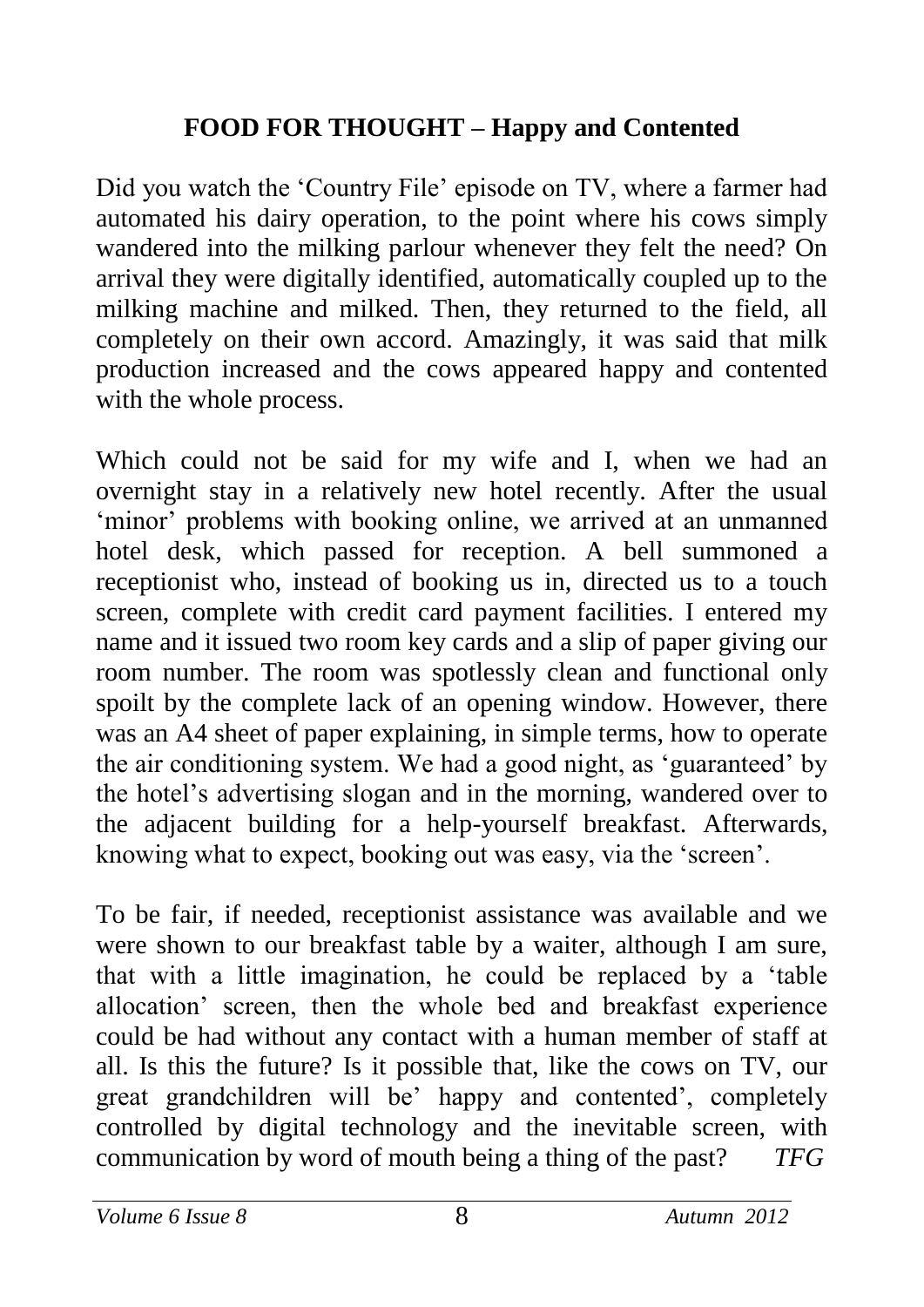### **MNFHS BURIAL INDEX PROJECT – SPECIAL OFFER**

The Society's Mid Norfolk Burial Index is a database of entries taken from burial registers within an approximate 10 mile radius of Dereham. The Society provides a reduced version to the National Burial Index. All Parishes are included for the period of 1813-1837, but the project is ongoing and most are covered more extensively. The database has recently been updated and currently holds in excess of 141,000 entries.

This search lists the forename/s of all deceased persons with that surname within the database, together with their date and place of burial along with further information (if included in the original entry) such as age, marital status, relationship and occupation. A list of all parishes and dates included is provided with the search results.

The Society usually makes a charge for searches of the database of £3 per surname (MNFHS members £1 per surname) inc. p&p. If you are willing to receive your NBI search by email then the charges are: non MNFHS-members £2 per name / MNFHS members 65p per name, please ensure you give an email address.

*During the month of September 2012* searches will be free to Society Members under the following conditions:

- Applications will be accepted by post or email but the results *will be sent to you by email.*
- Applies only to applications *received during the month of September 2012*.
- If you want the results by letter then the normal charges will apply (£1 per surname for members/ $£3$  per surname for non-members) – payable in  $2<sup>nd</sup>$  class postage stamps please.

Search requests to me (Kate – Editor) please ... [familyhis@aol.com](mailto:familyhis@aol.com) or if by letter, my address is on the back cover of this Newsletter.

*Kate (Ed)*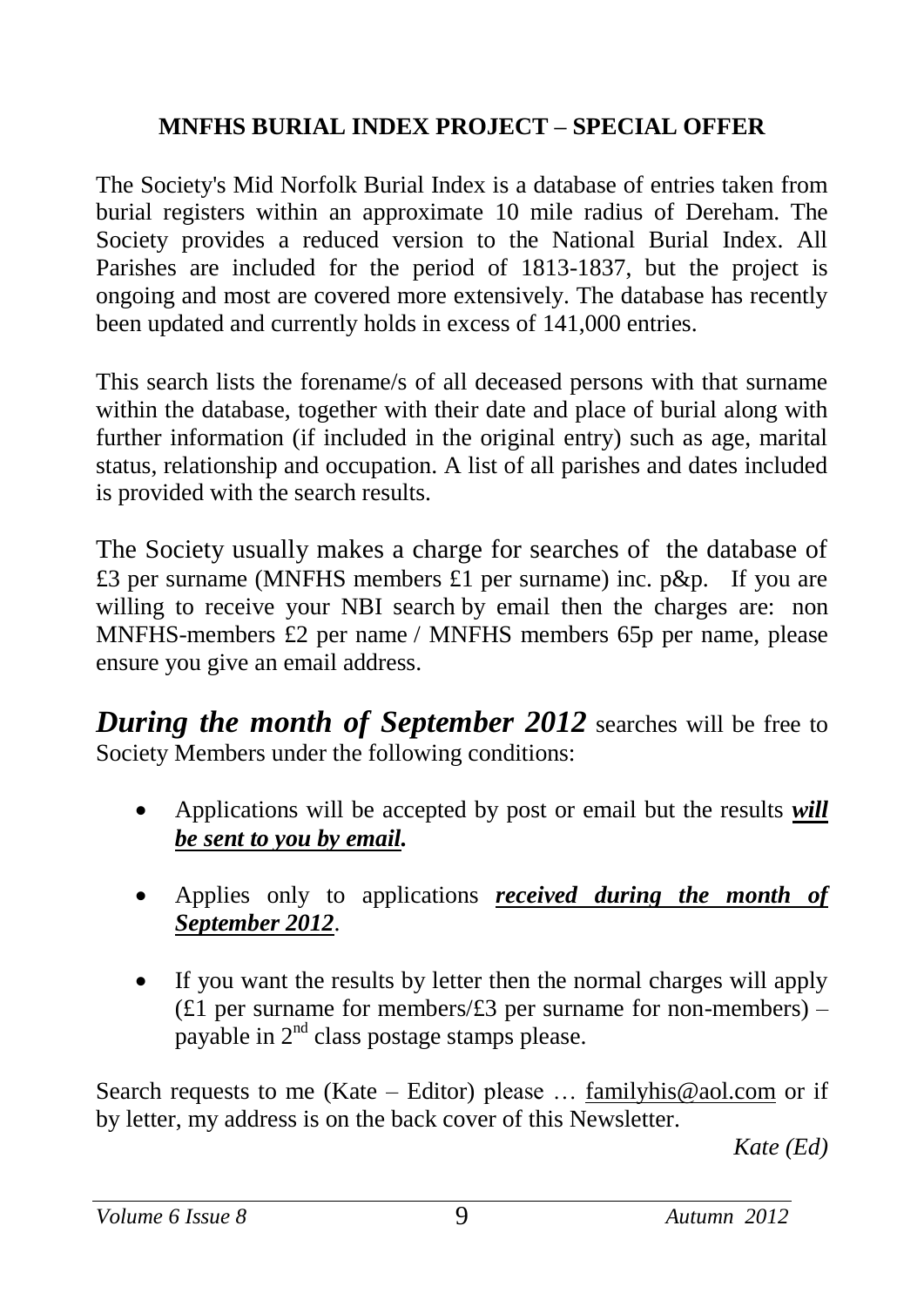## **HINDOLVESTON TO INDIA**

When I first started my family history I expected my ancestors to be rather boring agricultural labourers. I was soon to find out that this was far from the truth. However, even some of my "ag labs" have interesting stories to tell.

John Codling was baptised in Hindolveston, a small Norfolk parish, in 1775. Unfortunately the parish registers for Hindolveston are in a mess and often not in chronological order. In many instances there are loose pages suggesting that some data may have been lost over the years. John was the youngest of four sons although there may be others that I've been unable to trace. John married Anne Lizamore (or possibly Ann Liza Moore) and they had three children in 1799, 1802 and 1804.

The Codling families in Hindolveston were the poorest of the poor and regularly appeared in the Overseers Accounts, particularly in the winter months when local farmers were employing only a small number of men compared with the summer months.

During 1801/1802 John was cutting flags to earn money. These were turfs which I understand were dried and used as fuel because coal could not be afforded. In 1802 John was in the West Norfolk Militia and at the end of the following year he had enlisted in the  $47<sup>th</sup>$ Regiment. At this time we were at war with France. By 1804 he was stationed at Norman Cross, a prisoner of war camp near Peterborough which housed French prisoners from the Napoleonic Wars. It was at this time he was promoted to a Corporal. Later in the year he was transferred to Tipperary in Southern Ireland. By 1805 he was stationed in Belfast and by 1806, Eniskillen. In 1807 he was a Sergeant in Dublin. Some, or all of his wages were sent to the Overseer in Hindolveston who paid these to his wife on a weekly basis.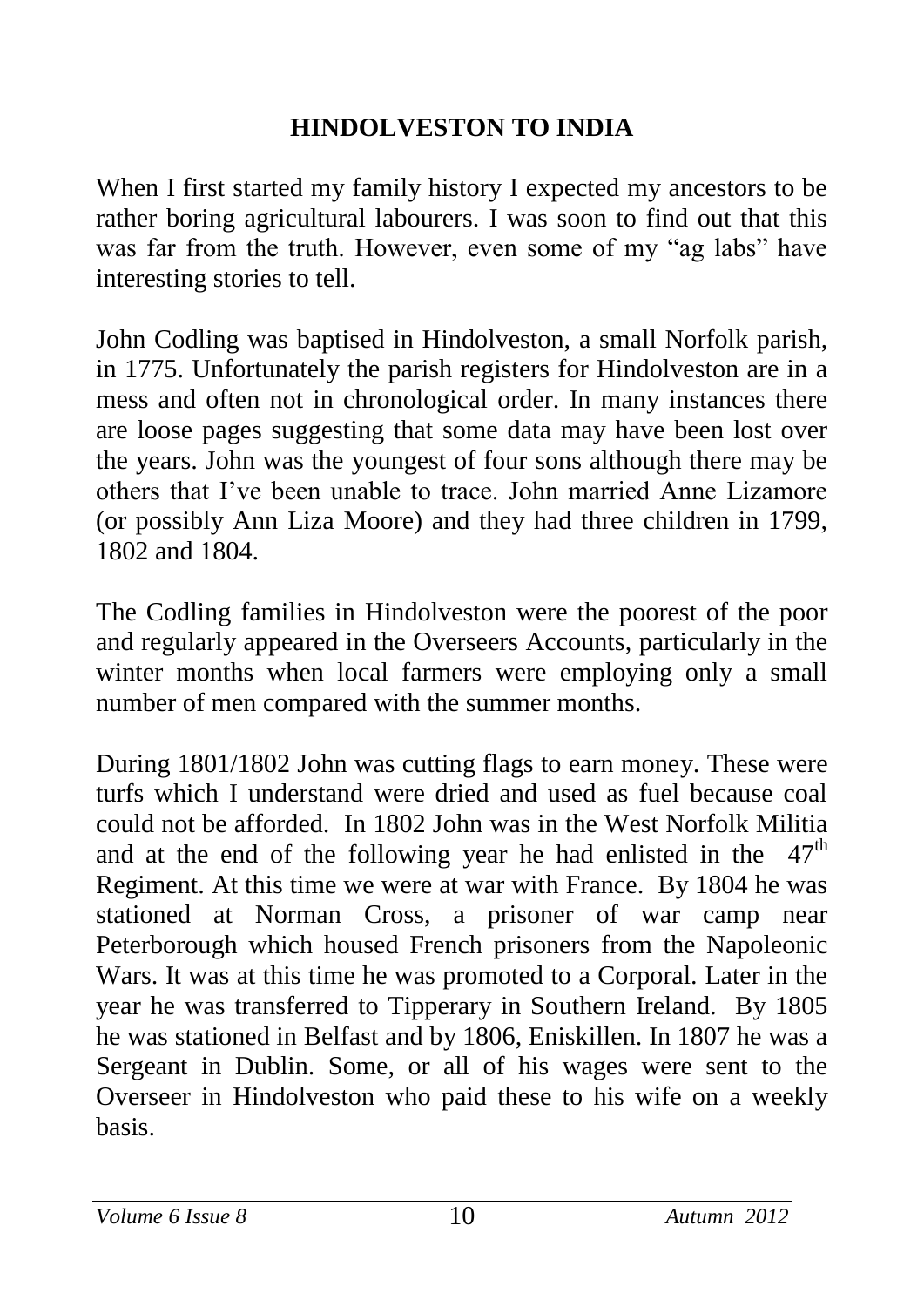In 1808, now back in England, John signed up for another 11 years service in the army. By 1810 his army records show that John, his wife, and son Charles aged 6, boarded the ship 'Elphinstone' heading for India. But John and Ann had three children to my knowledge. What happened to the other two? I returned to the Overseers Accounts and found reference to his other children John, aged 10 and his daughter Eliza who would have been coming up to her eighth birthday. Did they stay with other family members? I will probably never know. I've not been able to find any further record of Eliza but son John appears to have died in 1834, at a very young age.

John and his family left England from Portsmouth. Although John had travelled in England and Ireland during his life in the army his wife and son had probably never left Norfolk and may not have even seen the sea before. During the long journey to India, where a soldier's family had little if any privacy, Ann, his wife, had a still born baby boy. This would have been traumatic at the best of times but must have been a terrible experience for her on board the ship. In total there were 358 military on the ship of which 38 died during the journey.

The family arrived in Bombay in July 1810. How different things were for them. Hindolveston would have been cold and damp the majority of the year with wild animals no bigger than a fox. What did such uneducated people think of India when they disembarked? The heat, the Indian people, the colours, the language, the religion, the food and the wildlife were all so unbelievably different for them. I wonder whether they grew to like the country.

The Codling family spent more than nine years in India travelling around different parts of the country with the army. During this time John experienced several bouts of illness and an injury to his arm. There is no record of his wife and son, however life would have been very difficult for them both. Army wives were entitled to half rations. Their quarters consisted of a corner of the barrack room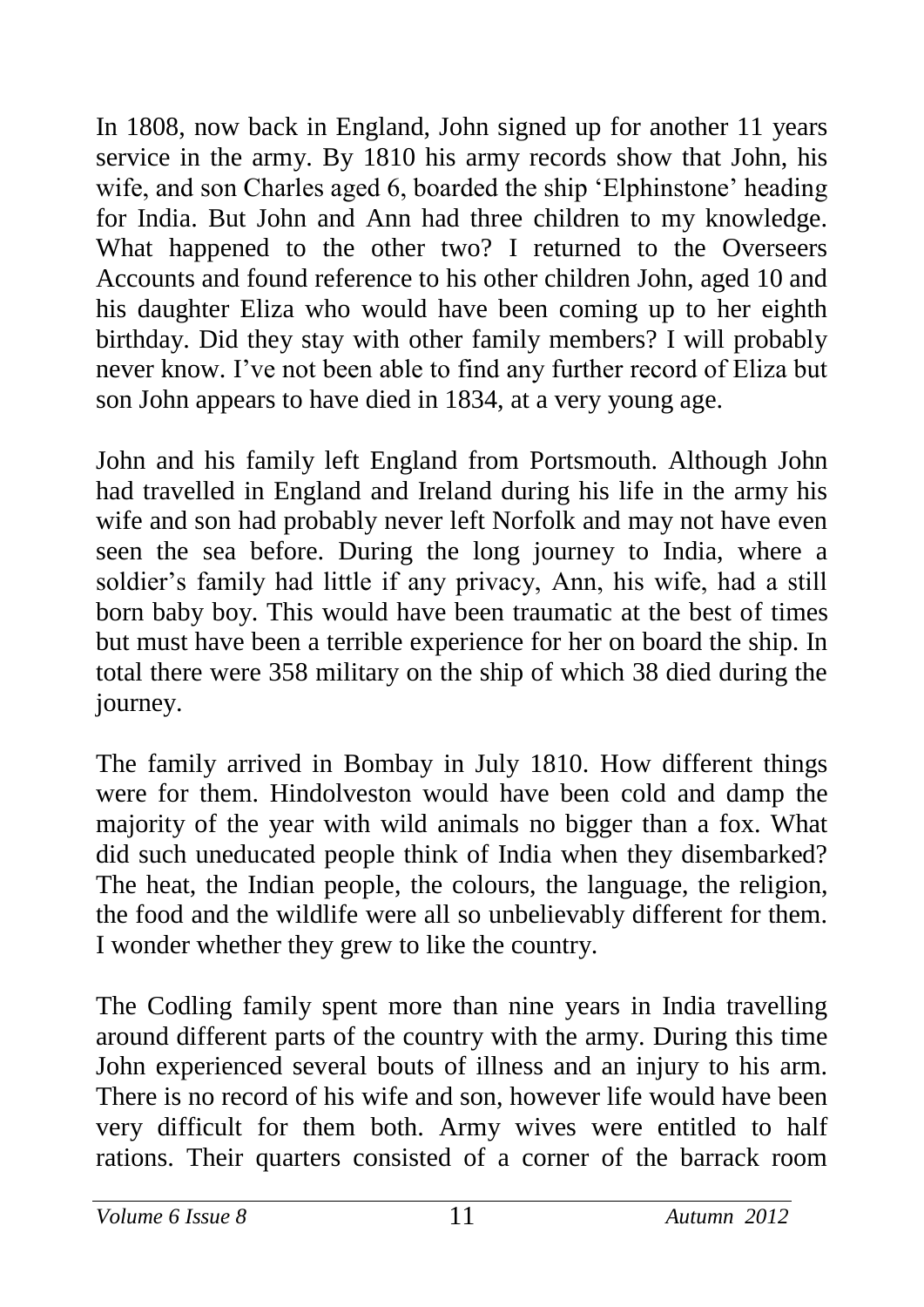curtained off from the main room which might also accommodate up to 20 single men. Babies were born in the barrack room with all the men around the women. Soldiers' wives were expected to work as hard as their men, washing, cleaning and cooking for the barracks, although they did sometimes receive a small payment. They undertook nursing duties both on and off the battlefield. India was notorious for the toll it inflicted on Britons, who were faced with unfamiliar deadly diseases, like dysentery, typhoid and cholera. In wartime, conditions could be horrific. Women often went into labour on the road and gave birth in terrible conditions, sometimes the mother and baby dying shortly after.

The family returned to England in the cold of winter, 1819. A few weeks later John was pensioned out of the army due to illness. During his later life he returned to Hindolveston, where, as a widower he lived with his grandson and his family until he died in 1864. Meanwhile his son Charles, who had accompanied him to India and returned with his father to England in 1819, although not yet quite 16 joined up with the army on the  $2<sup>nd</sup>$  January 1820. Charles spent about 10 years in India during which time he attained a minor wound during the Siege of Bhurtpore.

Charles' regiment returned to England in 1831. It was reported that "the men appear, with few exemptions, to be worn out and much emaciated from the climate and drunkenness". Charles was discharged due to disability and disease contracted in India. With the exception of his habits of intoxication he was a well-behaved man. While in India he had several attacks of fever, diarrhoea and dysentery and during the last two years of his stay he attended hospital repeatedly with colic. On his return to England he was declared no longer fit for the army. Had he served his full 11 years, for which he signed up, he would have received a pension, but because he was discharged just 6 weeks before he had completed 11 years he only received a temporary pension of 6d a day for 12 months.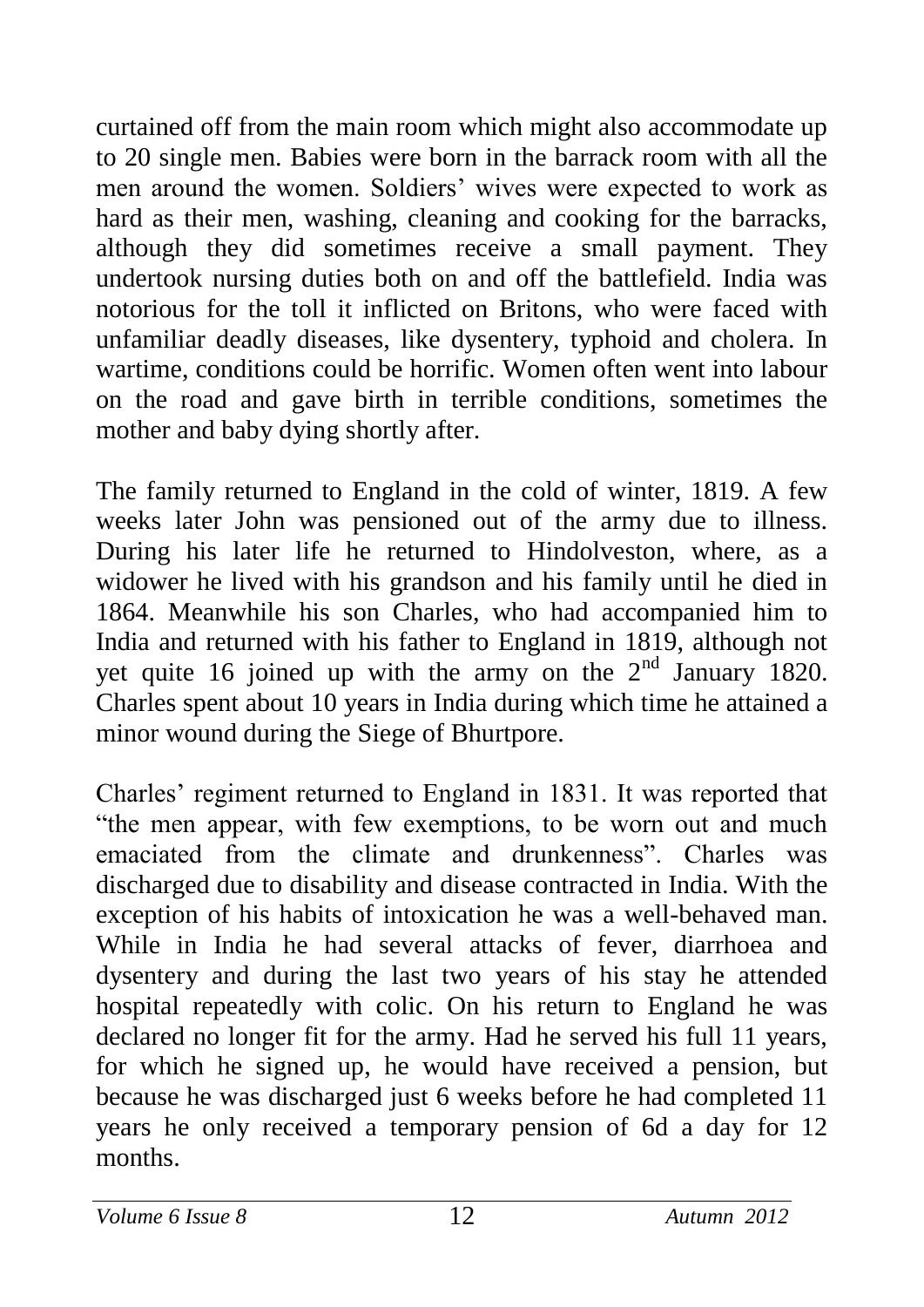Just three years after his return Charles married Mary Taylor in Hindolveston. They had nine children, living in Hindolveston most of their married life. The army must have given Charles an education as he worked as both a schoolmaster and post –messenger during his working life. Charles was a schoolmaster at the time of his marriage and continued teaching until about 1850/1 when he became a rural messenger between Guist and Thurning earning 13 shillings a week. When leaving the post office in 1864, Charles returned to his teaching career and continued this until sometime between 1871 and 1881. Despite his poor health when returning from India Charles lived to the ripe old age of 83, dying in Cley, on the northern coast of Norfolk, in 1888.

What a life for men whose ancestors may never have left their small parishes in Norfolk, toiling on the land for a pittance throughout their hard lives.

*Sue Harris*

### **NEW POSTAGE RATES**

On  $30<sup>th</sup>$  April the Royal Mail postage costs increased. This means that the cost of posting our publications to UK addresses will now be:

| For one book: | £1.10 $p$ |
|---------------|-----------|
| For 2 books : | £1.90 $p$ |
| For 3 books : | £2.70 $p$ |

If the books you are ordering are A5 size :

| For one book: | 50p       |
|---------------|-----------|
| For 2 books : | 70p       |
| For 3 books : | £1.10 $p$ |

any more than 3 books please email me, Kate, [\(familyhis@aol.com\)](mailto:familyhis@aol.com) and I will work out the price.

Overseas members – please email Kate for the price of postage.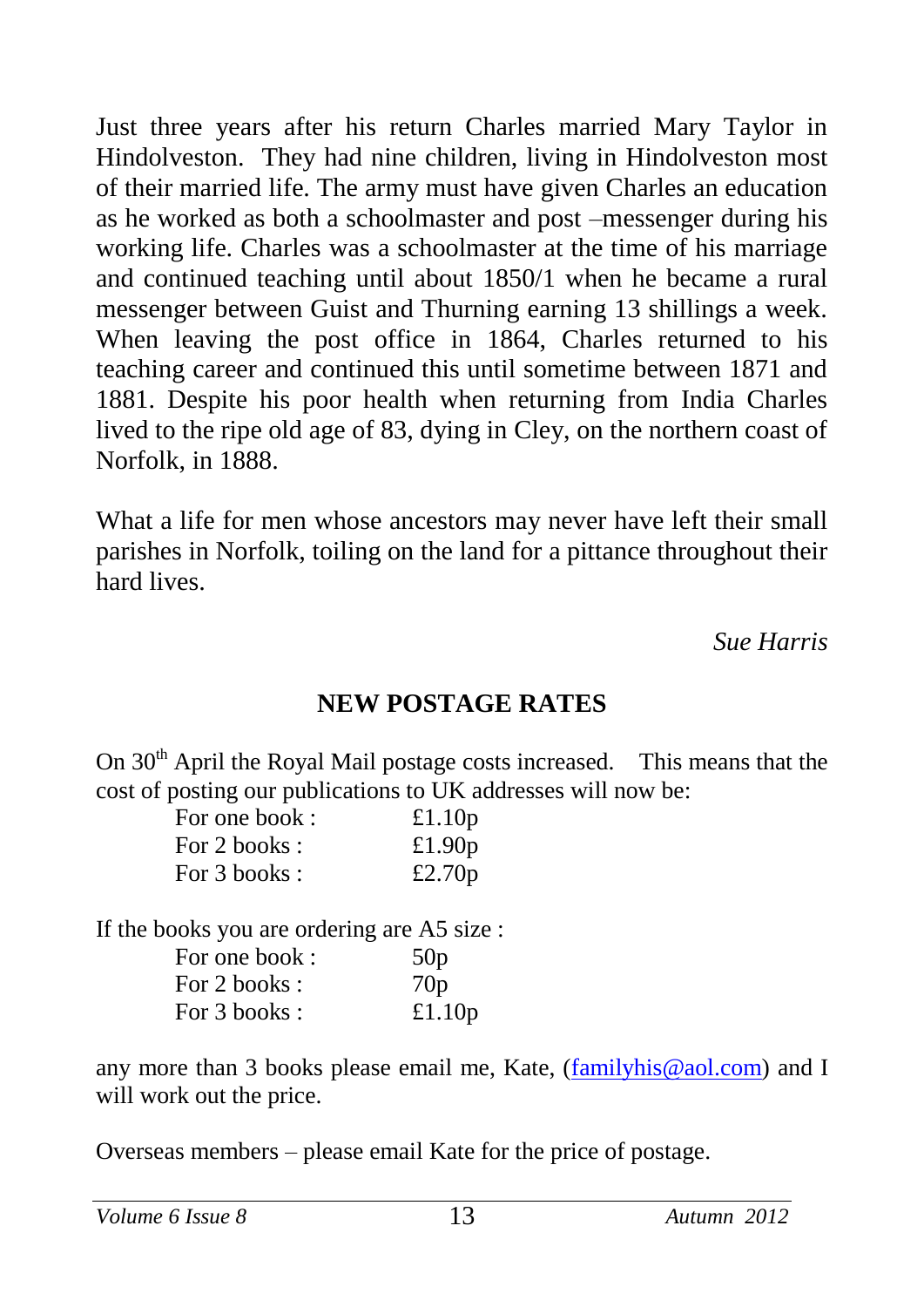## **REBELS, ROGUES, CRIME AND PUNISHMENT**

At the July meeting of the Society Brian Jones spoke about *Rebels, Rogues, Crime and Punishment*, he has kindly supplied us with a summary of his talk and sources of information

Many family historians hope to find a 'bad apple' in their family tree. Social historians look at crime and the treatment of victims & perpetrators as windows on an era, and local historians welcome the 'colour' it can bring to the past of an area. When looking at the Social History behind Family History, crime and punishment in its many forms can be a goldmine of information.

There are many reasons why our ancestors could appear in these records. They could have been guilty of a crime and punished but… they could have been arrested & charged and found not guilty. They may have been a witness to a crime or they may have been a victim. Any or all of these would mean they are recorded in the appropriate records. Knowing the what, where, why & when for the brush with the law - and its formal and public reporting - will help individuals find out more.

Quite often people who were poor, had no work and no trade would go out of their way to get arrested. At least they got some food and a roof over their head. In cities children could get arrested for petty crimes which entailed - say - 14 days in gaol, followed by 5 years reform school. It was not unknown for parents to 'shop them' to the police because then the child would get taught a basic trade as well as maths, writing and bible study [reading] while at the Reform School.

#### **Some dates that can help trace records:**

**1775** Transportation to American colonies stopped at the outbreak of the War of Independence and surplus convicts were kept in converted warships moored in the Thames and elsewhere - the hulks. They were discontinued in **1857.**

**1778** The first fleet of transported convicts arrived in Botany Bay & the last transportation ship sailed for Australia in 1867.

**1838** Parkhurst Prison opened for juvenile offenders. Pentonville opened

*Volume 6 Issue 8* 14 *Autumn 2012*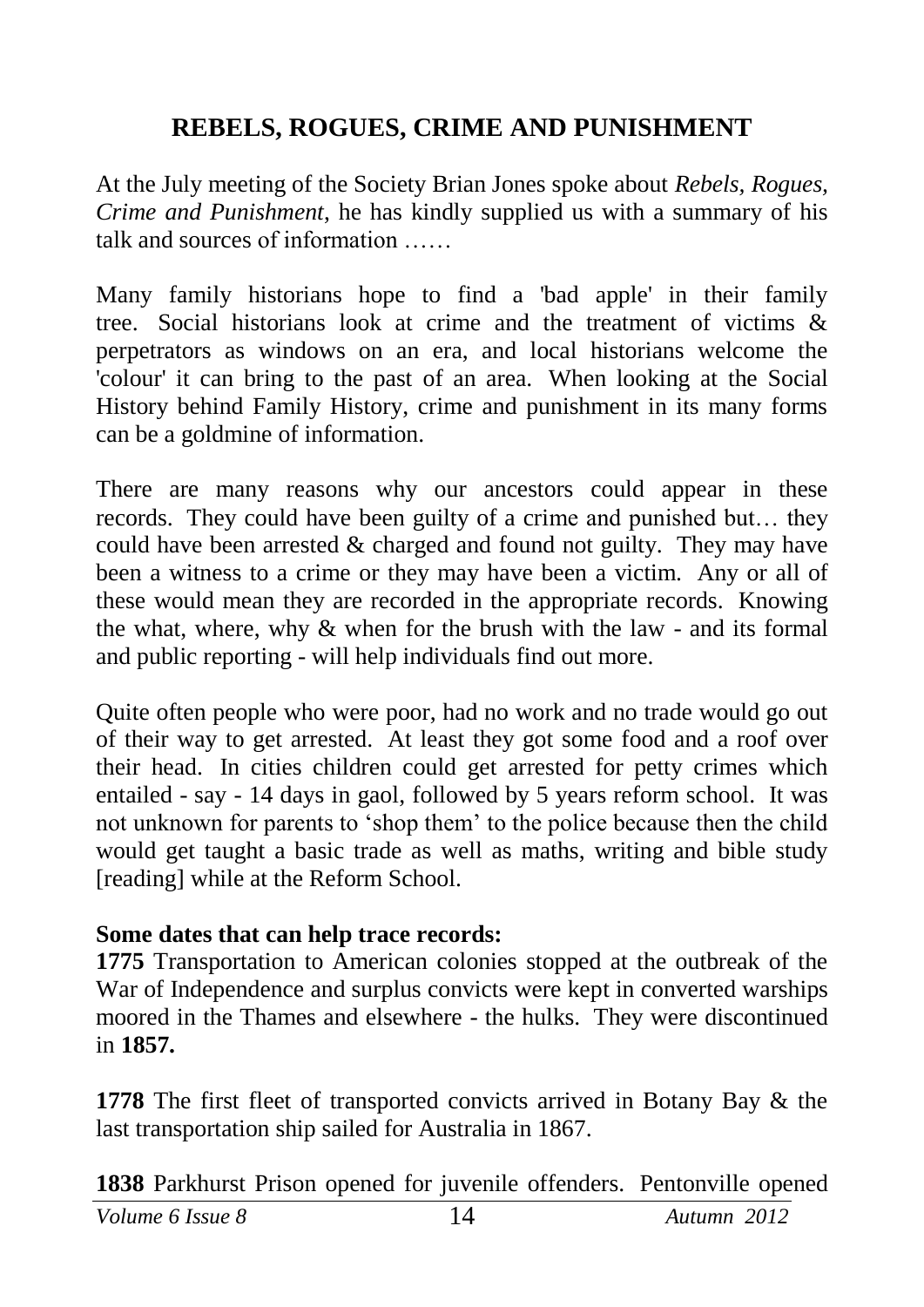as the National Penitentiary in **1842**

**1850** Dartmoor opened - for invalid convicts because of its bracing climate!

**1853** Transportation to Van Dieman's land ended & Western Australia became a penal colony. Penal servitude sentences were now served in England & prisoners could be released under the 'ticket of leave' scheme.

From **1908** The Borstal Act covers male offenders between 16 & 21

The Clerk of the Peace kept records of the Justice of the Peace. Records are held, where they have survived, are held at County Record Offices or City/Borough archives. There are five main categories:

**Order Books** which contain the formal records of Justices' decisions, verdicts and sentences

**Minute, Process or Sessions Books** which are the Clerk of the Peace's notes of proceedings. Some of the Justice's own notebooks may have survived.

**Indictments** which record criminal charges & show defendant's name, place of abode, alleged offence, date & place of the alleged crime, sometimes the name of the victim(s) and/or witnesses. The verdict  $\&$ sentence may also be recorded here.

**Sessions' rolls or files** are the records used during the sessions – such as petitions, jury lists, depositions, recognizances, examinations and lists of prisoners. The rolls include estreats of fines listing fines or recognizances that were forfeit

**Coroners records** [kept in the **Quarter Session records**] relate to unnatural, sudden or suspicious deaths. They are closed for 75 years but can contain very useful family details.

#### **A good start point for research is: www.nationalarchives.gov.uk/records/research-guides/criminals-18th-20th-centuries.htm**

*Thank you Brian Jones*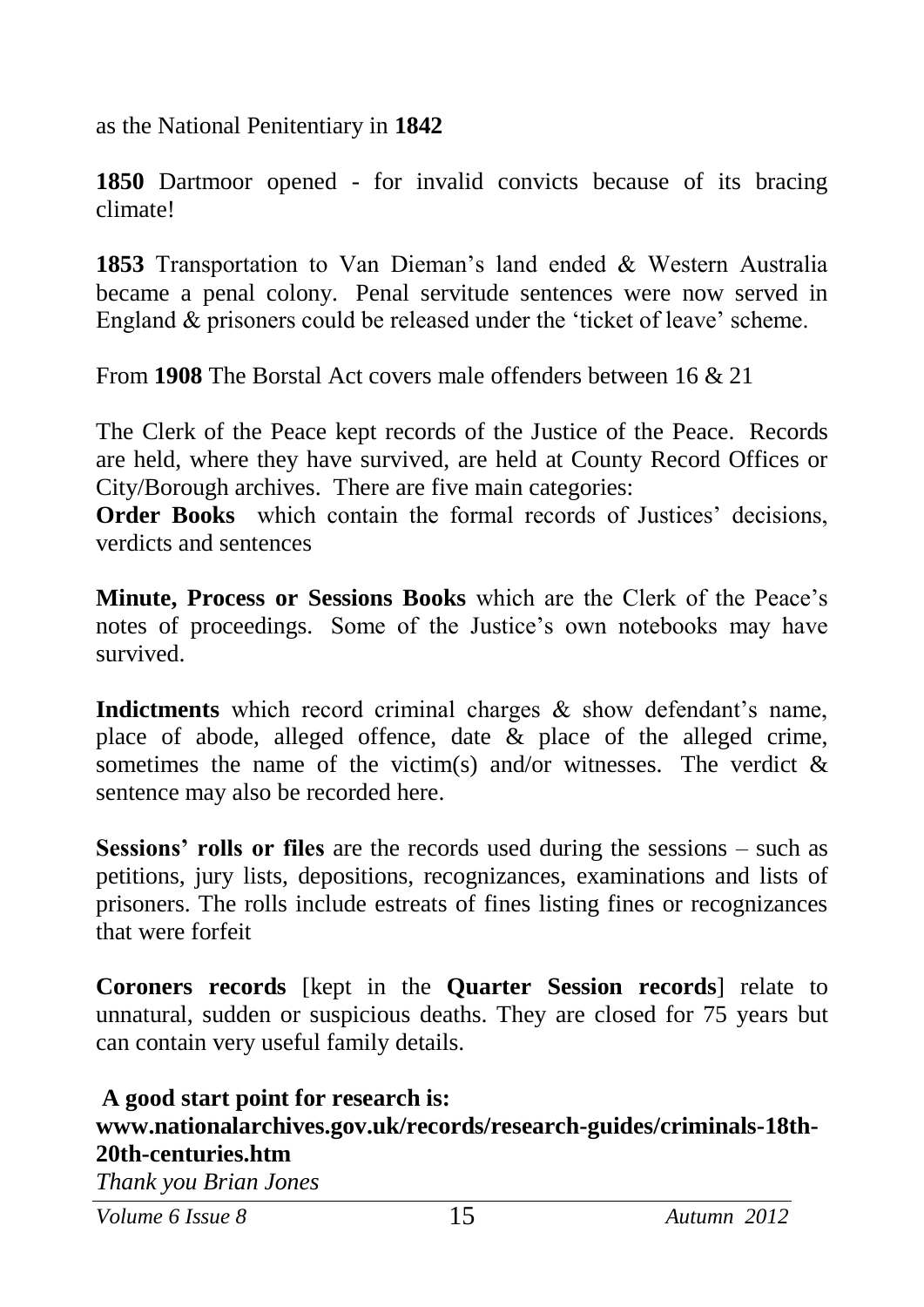## **HIGHWAY ROBBERY**

We are currently recording the memorial inscriptions (MIs) at Hardingham, where there is a black floor slab in the church chancel, in memory of a Reuben Gilman. Unfortunately, the inscription, including the date of death, is partially obscured by choir stalls. More out of curiosity than expectation, I went online and looked at GENUKI for possible clues regarding the hidden part of the inscription. It was here that I found an extract from the Norfolk Chronicle for 29 September 1781, in which Rueben became the victim of a highway robbery

It reports, that at around 7pm on Sat 22 Sep 1781, six gentlemen returning from Norwich, were separately stopped in or near Forhoe Wood; in the parish of Kimberly, by two footpads armed with pistols and clubs. All the men, except one, who refused to submit and received many violent blows before making his escape, were robbed. This included Mr Rueben Gilman of Hardingham, who was relieved of four Guineas and some silver, to the amount of five pounds. (equivalent to the spending power of about £314 in today's money). **"**One of the robbers was about six feet high, pale complexion, dark hair, had on a surtout coat, spoke with a soft voice and very quick. The other man appeared to be upwards of five feet high, stout made, a ruddy complexion, had a brown coat on, and both with hats flapped".

No use whatsoever, in my original quest to discover Rueben's date of death, but what a lovely story – if only he had been MY ancestor. Whilst attempting to discover more, I came across a series of extracts transcribed from British Library microfilmed copies of East Anglian newspapers. This is an on-going project by members of the Foxearth Local History Society, [**[www.foxearth.org.uk/newspapers\]](http://www.foxearth.org.uk/newspapers),** which was the source of the GENUKI robbery story. Each year, between 1740 and 1957, may be searched individually, (using 'CTRL +F', *find* facility) but there is only one newspaper per year, not all relevant to our immediate area and obviously not everything has been transcribed. However, it is easy and free to use. Although for my purpose, it could have been a lengthy search for I didn't know Reuben's year of death.

Eventually, I went on to have my first encounter with the 'new' British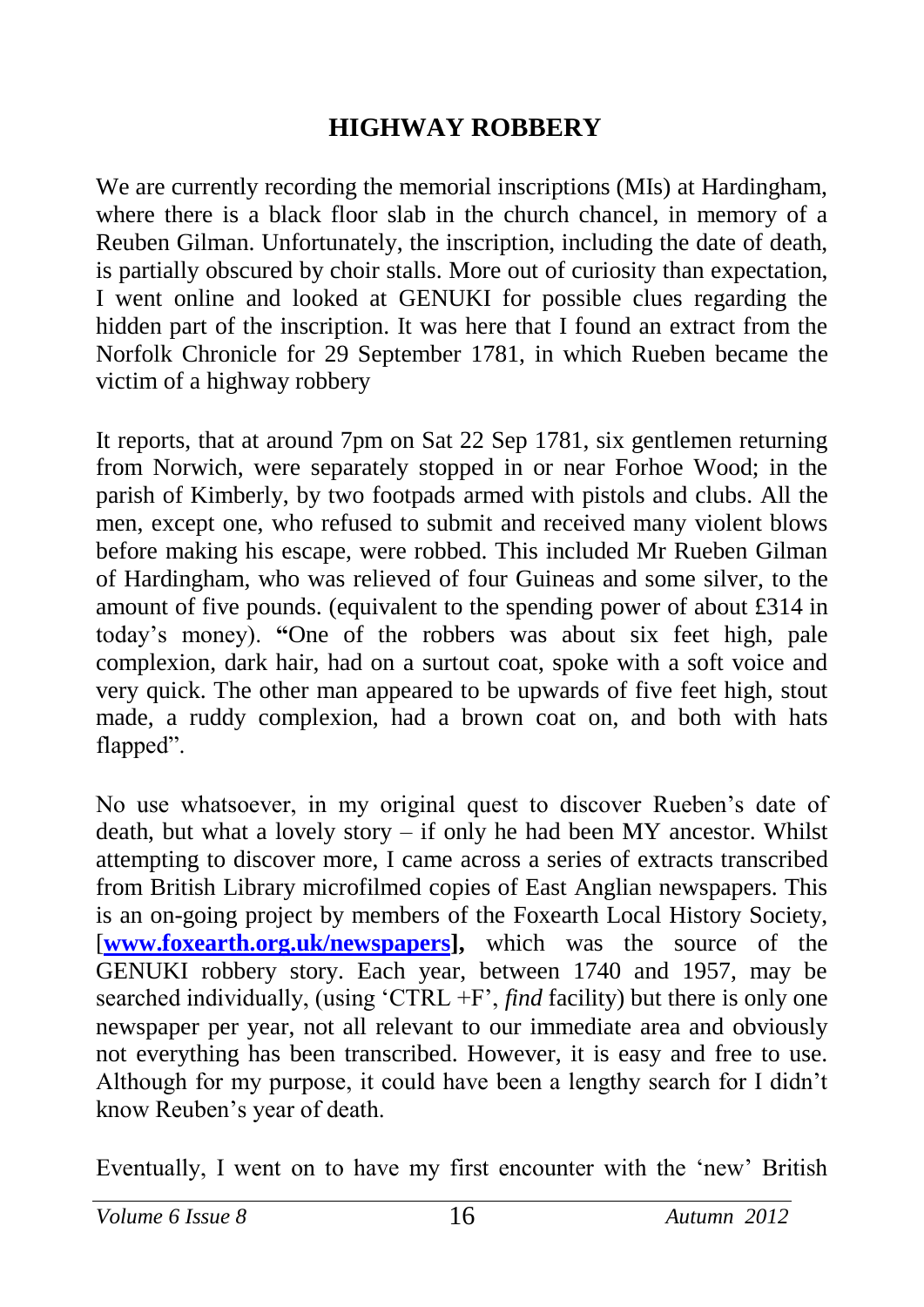Library Newspaper Archive site and discovered that this has the potential to be a superb family history source **[www.britishnewspaperarchive.co.uk].** You can select your date range and carry out a search of a particular newspaper, or all the countrywide newspapers in the database (I chose to search the Norfolk Chronicle which is available from 1776-1898). Searching is free. The results whet the appetite and you then have to pay to download the full articles. The cheapest rate is a two day package at £6.95 or 7 days at £9.95 with 500/600 credits. This may appear to be 'Highway Robbery' but even taking into account that the index is subject to Optical Character Recognition (OCR) errors, especially in the earlier newspapers, it could still be more fruitful than spending hours scrolling through complete newspapers. If you haven't been to **[www.britishnewspaperarchive.co.uk](http://www.britishnewspaperarchive.co.uk/)** yet, you may be interested in how I found Rueben Gilman's date of death:

Using the *Advanced Search* option. I only entered the key word "Reuben Gilman". I chose the *Norfolk Chronicle* and the date range *1721 – 1800* Selecting *SEARCH* produced just nine hits – the most likely being as follows:

#### Sat 28 Nov 1789 [HOME NEWS](http://www.britishnewspaperarchive.co.uk/viewer/bl/0000246/17891128/004/0002) 1493 Words

" t Mr. Reuben Gilman, reputable fanner, about 50 years of age; who has left a numerous family to lament his lots. On Thursday the ... **?**

Note the two minor OCR errors*, "fanner"* and *"lots".* The latter is due to the long 'S' of the period and could have been predicted, but *"fanner"* occurs because of poor print quality, had I used "*farmer"* as a search word it would not have found this hit

Downloading cost me 5 credits, (from the 15 given free as an introductory offer, when I registered). The download consisted of the whole 1493 words of the 'Home News' newspaper column. However, the words "Reuben Gilman" were highlighted, so I didn't have to plough through the whole article to find the relevant part, which I have 'cut and pasted' below: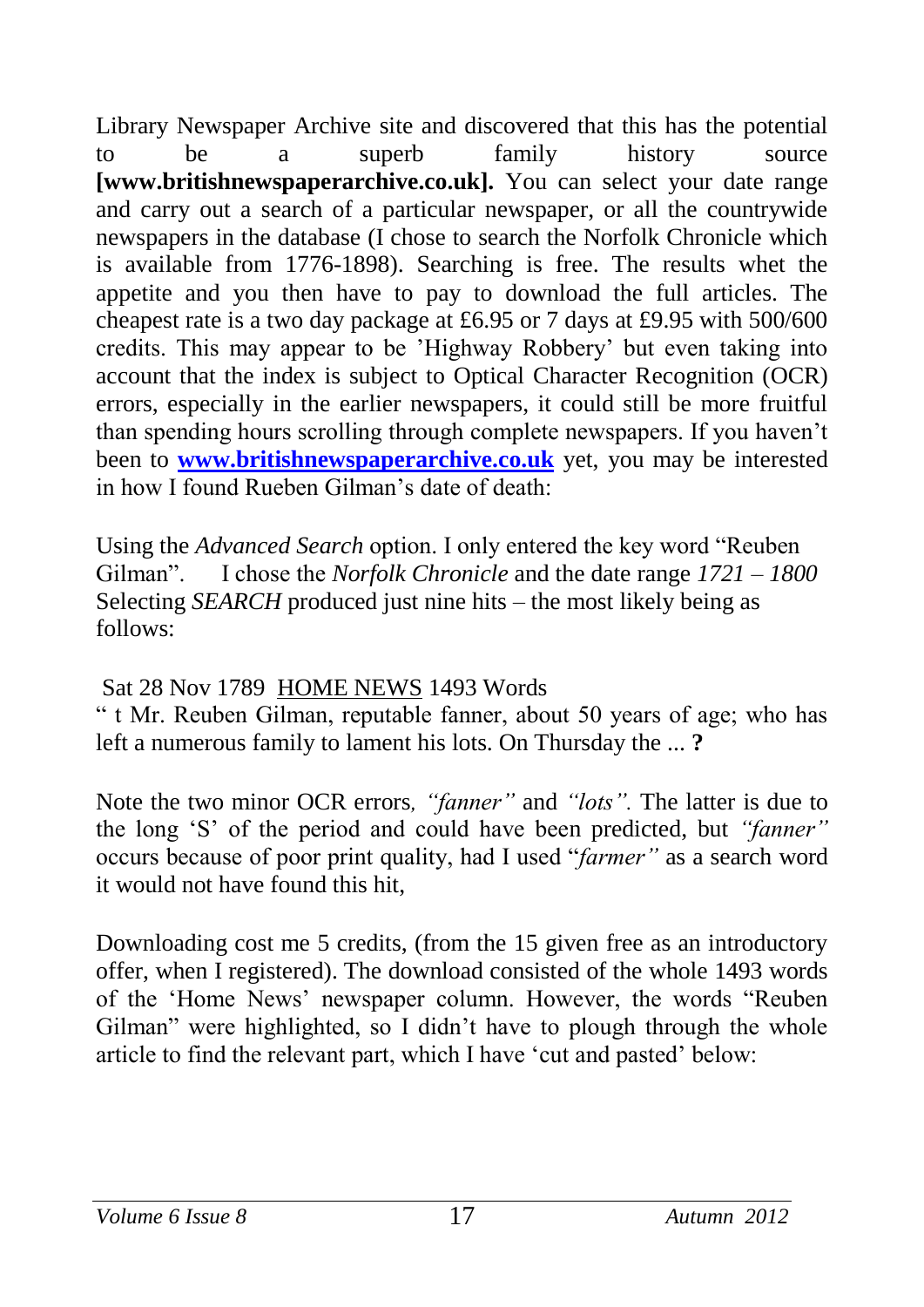пикими, уушке ттошет On Monday morning laft died, after a lingering illnefs, at Hardingham, Mr. Reuben Gilman, a rea numerous family to lament his lois. On Thuriday the 19th initant died, at Beccles, the

This gave me Reuben's date of death as "Monday morning last" i.e. 23<sup>rd</sup> Nov 1789 which was the main information I needed to complete the hidden part of the MI.

Time taken - very little (once I had mastered the basics of the system)

Footnote: Although this, my first use of the website was very successful, it may have been 'beginners luck', for spending a couple of hours searching for evidence of my own ancestors (in Kent) was a dismal failure. However, this is an on-going project and maybe the local paper with my people in has yet to be digitised. It could be next on the list and done tomorrow!

*Tom Garland*

## **TNA - 30 YEAR RULE REDUCED TO 20**

Government Departments routinely deposit documents with the National Archives.

Prior to 1958 there was no public access to Government Records but in that year The 1958 Records Act, meant that records transferred to the TNA (then the Public Record Office) could be open to the public, unless there was a specific reason not to, after 50 years.

In 1967 this was reduced to 30 years. However, the introduction of the 'Freedom of Information Act,' has meant that this rule was virtually irrelevant, and the government set up a Review to look into the 30 year rule in 2009. On Friday 14 July 2012 the government announced its decision and decided to replace it with a 20 year rule. The information was relayed to us by e mail from the Federation of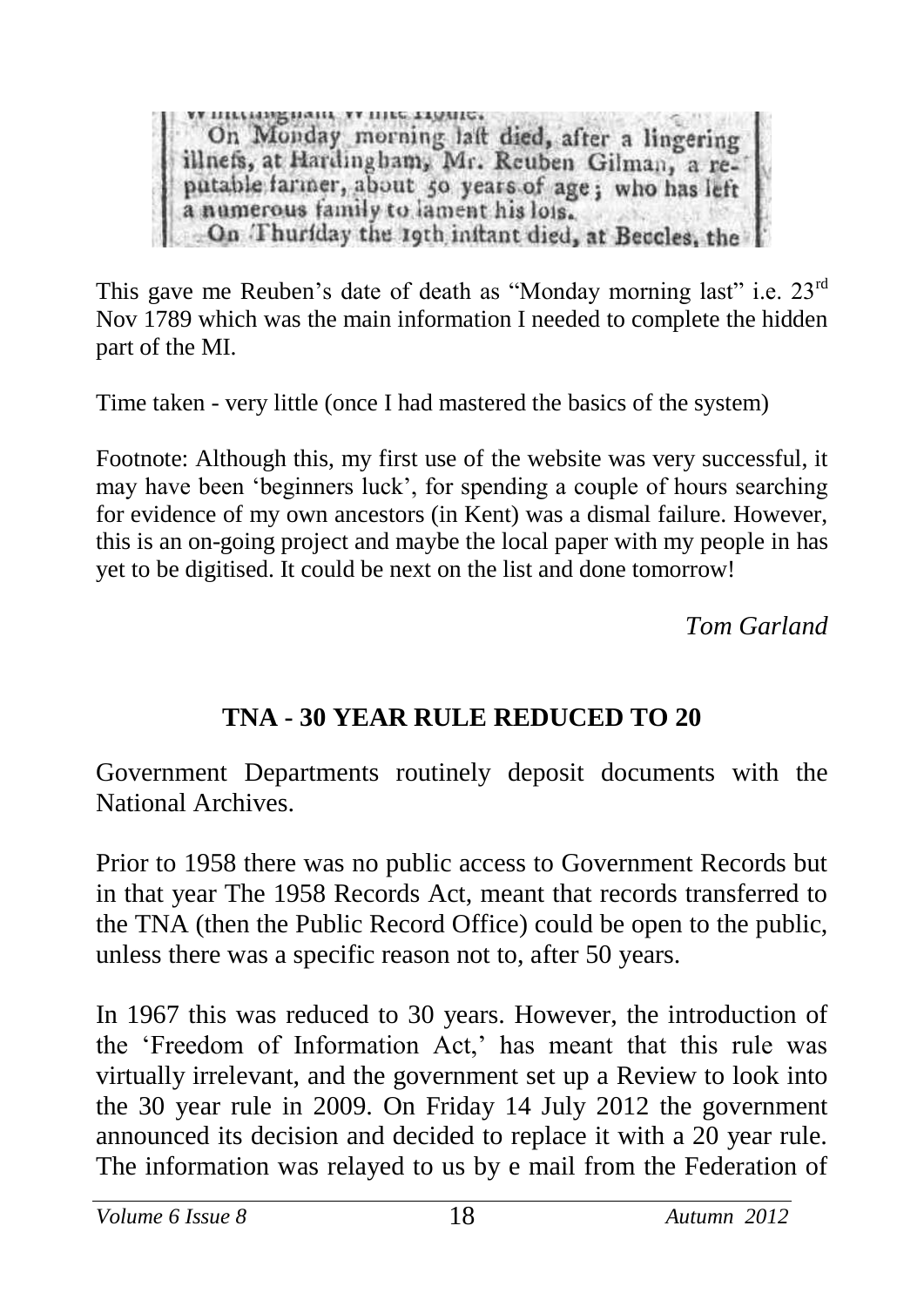Family History Societies:

## **"Government confirms transition to '20-year rule' will begin from 2013**

The Government will move towards releasing records when they are 20 years old instead of 30 from next year, making thousands of historical records public much earlier than previously possible.

From 2013, two years' worth of government records will need to be transferred to The National Archives over a 10 year transition period until a new '20-year rule' is reached in 2023. After this point, government will revert to transferring a single year's worth of 20 year old records to The National Archives each year.

The move from a 30-year rule represents a major change for government and must be managed in an affordable way. As such, a phased approach will be adopted. The transition beginning in 2013, will apply to the majority of public records transferred to The National Archives and 70 institutions that act as their own place of deposit, with the exception of records selected for transfer to one of the 116 local authority places of deposit, where the impact of introducing the change now could outweigh any benefit. The intention is to commence a second 10 year transitional period for these organisations from 2015, subject to the outcome of a full impact and cost assessment."

Adding the many exceptions such as, 'where the release of the information my cause distress to living people', defence, security and foreign relations, to these financial considerations, I don't think many of us will see any immediate change. But it is a step in the right direction. For more information go to:

<http://www.nationalarchives.gov.uk/about/20-year-rule.htm>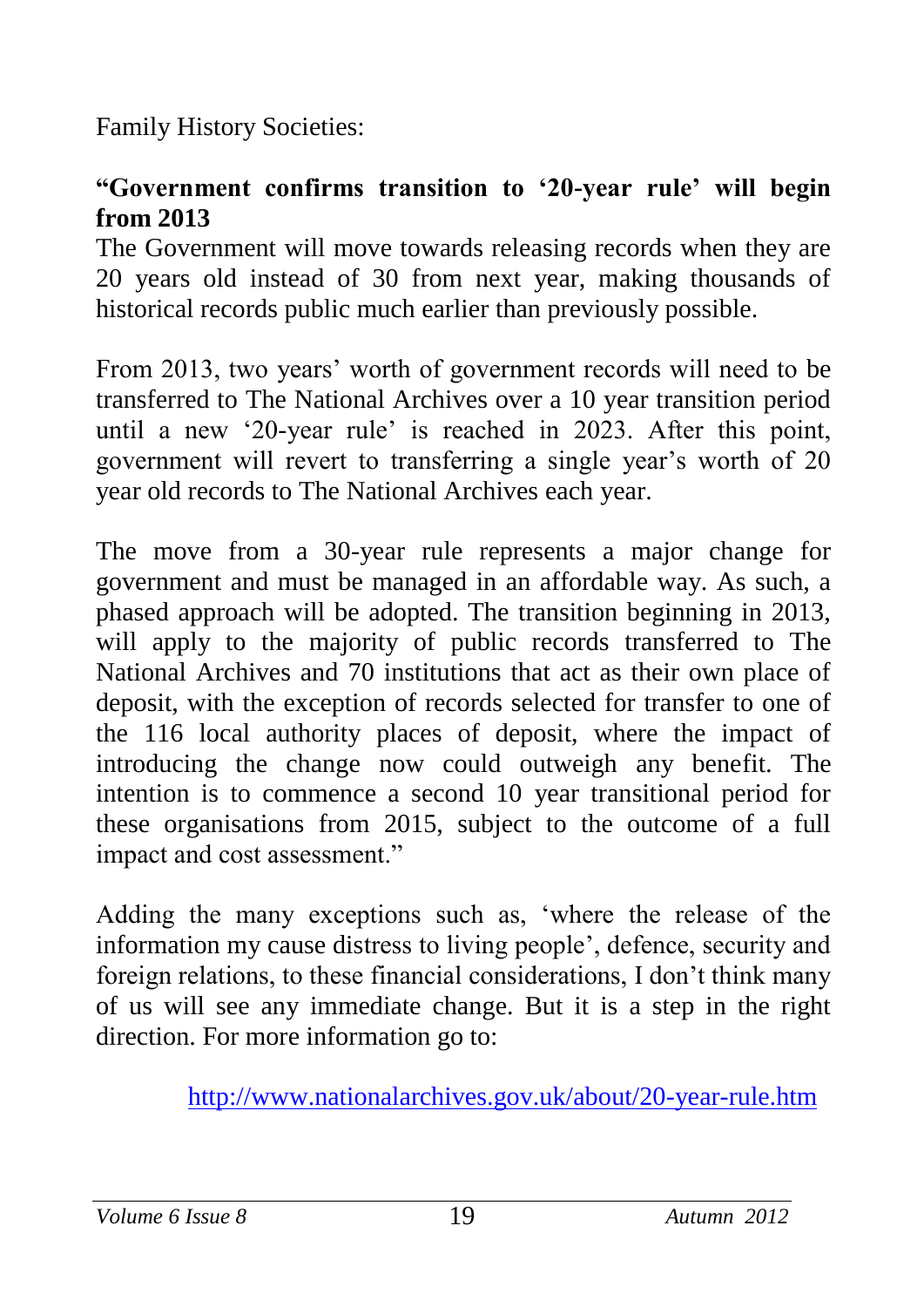#### **RECENT SPEAKERS**

At the May meeting the speaker was Mark Crail who spoke about *Trade Union and Chartist Ancestors*. Mark left a handout sheet dealing with sources of information, useful websites and a step by step guide to researching trade union ancestors  $(2 \times A4$  sheets) ....

**Trade union and Chartist ancestors** 

………………………

At the June meeting the speaker was Libby Morgan from  $2<sup>nd</sup>$  Air Division Memorial Library, The Forum, Norwich, her subject was '*The Friendly Invasion – December 1941*'.

Libby spoke about the arrival of the Americans in Britain in the Second World War and how to trace them. Libby left a handout sheet  $(3 \times A4$  sheets) ...

### **2 nd Air Division Memorial Library Tracing former US Army Air Force personnel: A brief guide to sources**

……………………………………

I don't have the space to include these handout sheets in the Newsletter but if you would like a copy please email me [\(familyhis@aol.com\)](mailto:familyhis@aol.com) and I will email a copy to you, or please send me a stamped addressed envelope (50p for one handout – 69p for two).

*Kate (Ed)*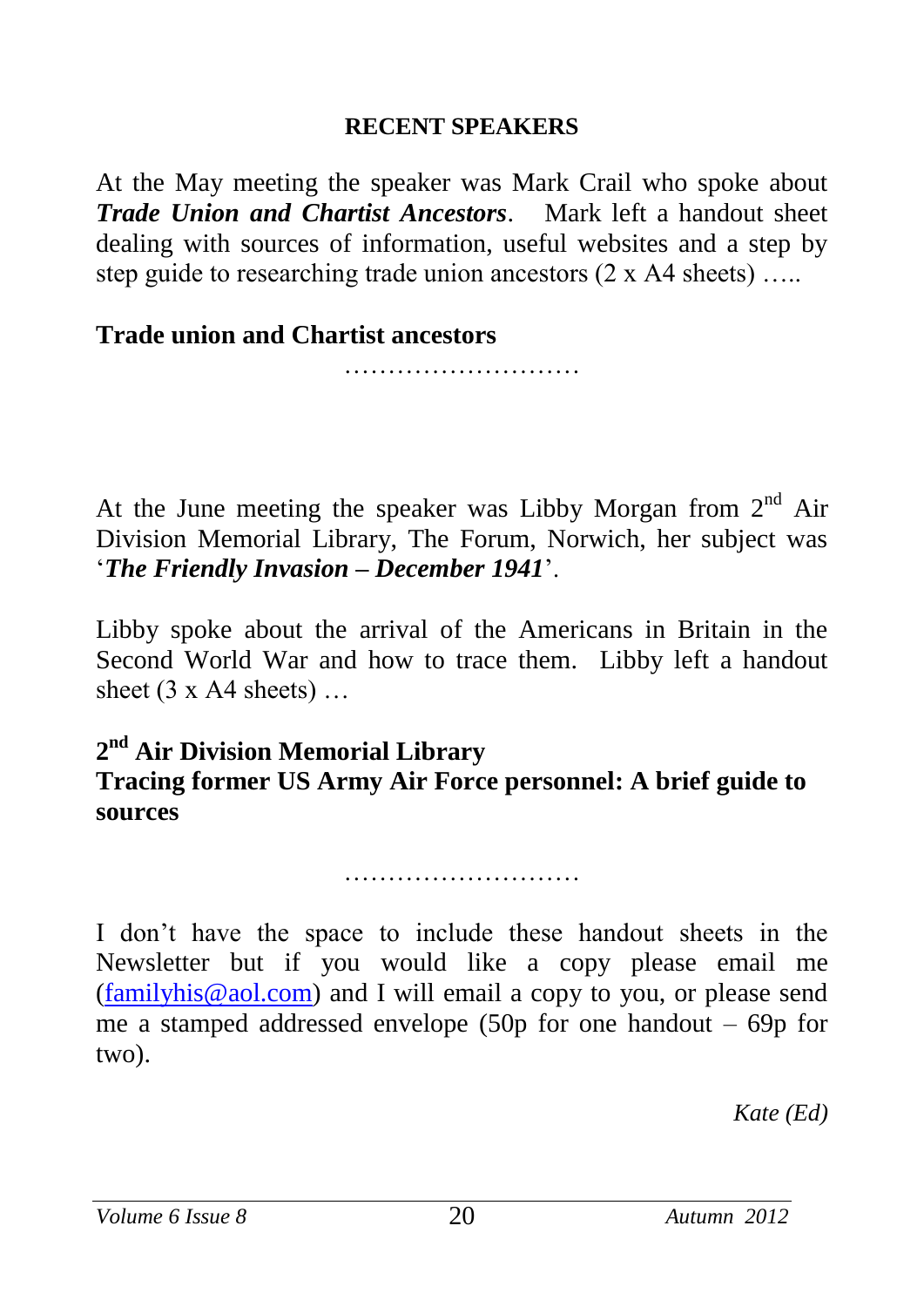*Please be aware that any contract or agreement made between members and members or researchers/ advertisers is on their own terms, and is therefore not the responsibility of the Society. However, we would like to know of any problems encountered and may cease accepting advertising.*

# **NORFOLK RESEARCH**

Parish Records, Census Searches **Certificates** £5 per hour Send SAE or IRC for details to: W Hepburn, 11 Preston Avenue, Wymondham, Norfolk NR18 9JE Or contact by email: Willie.h.1945@virgin.net

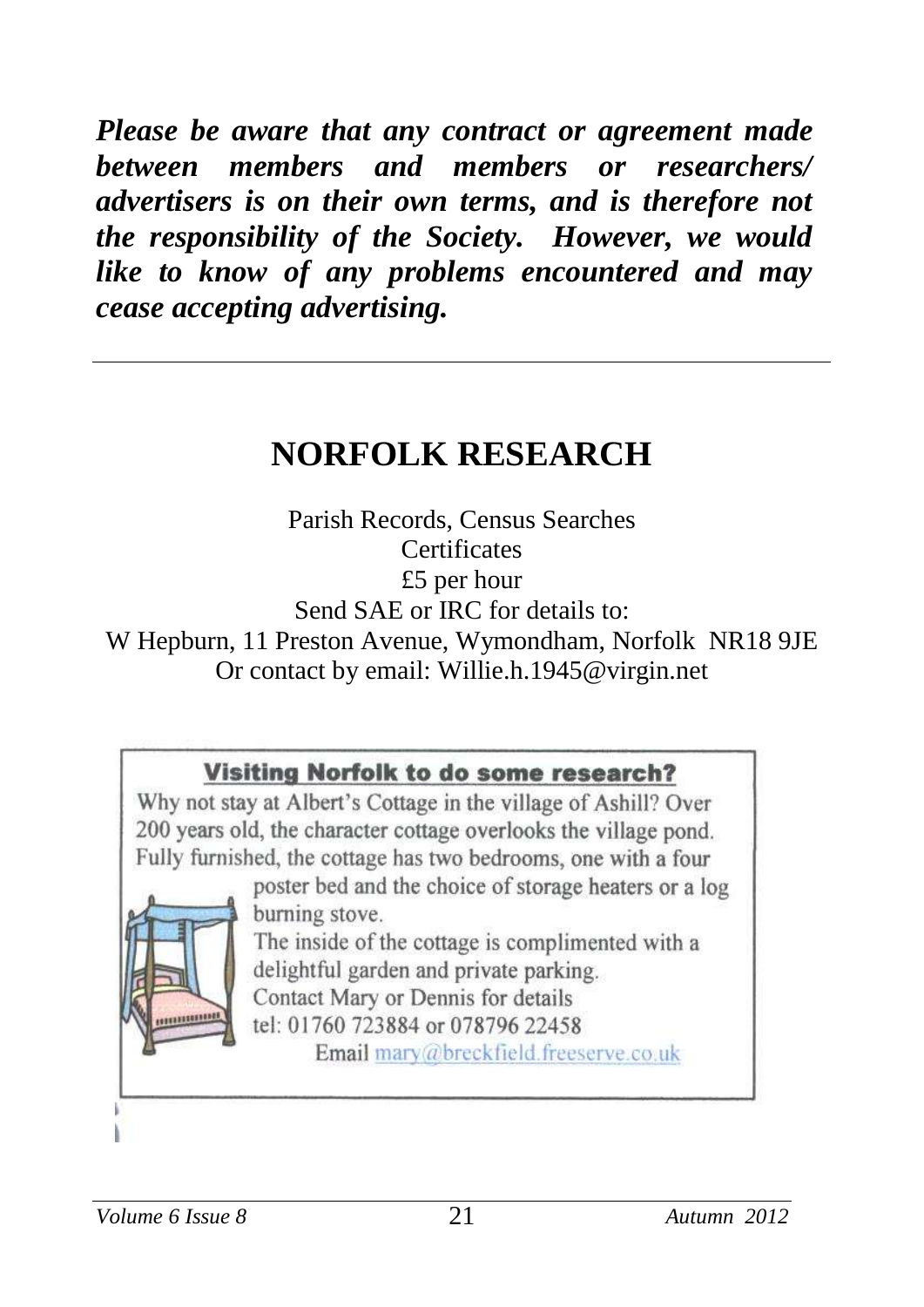# **IDENTITY THEFT! DON'T MAKE IT EASY FOR THEM!**

Identity theft is a real threat nowadays, and it is up to us all to make every effort to keep personal information belonging to ourselves and fellow Society members safe.

The Mid-Norfolk Family History Society takes every care to ensure that any personal details you have submitted are kept confidential. Your details are published in the Members' Interests Directory for the sole purpose of providing means of contact to aid family history research and are intended for use by Society Members only and not for general distribution.

We are therefore asking you take care when destroying last or previous years Members' Interests Booklet. Please would you *shred or burn* the booklet when you have finished with it.

*If you have any queries or problems please contact Kate (Editor).*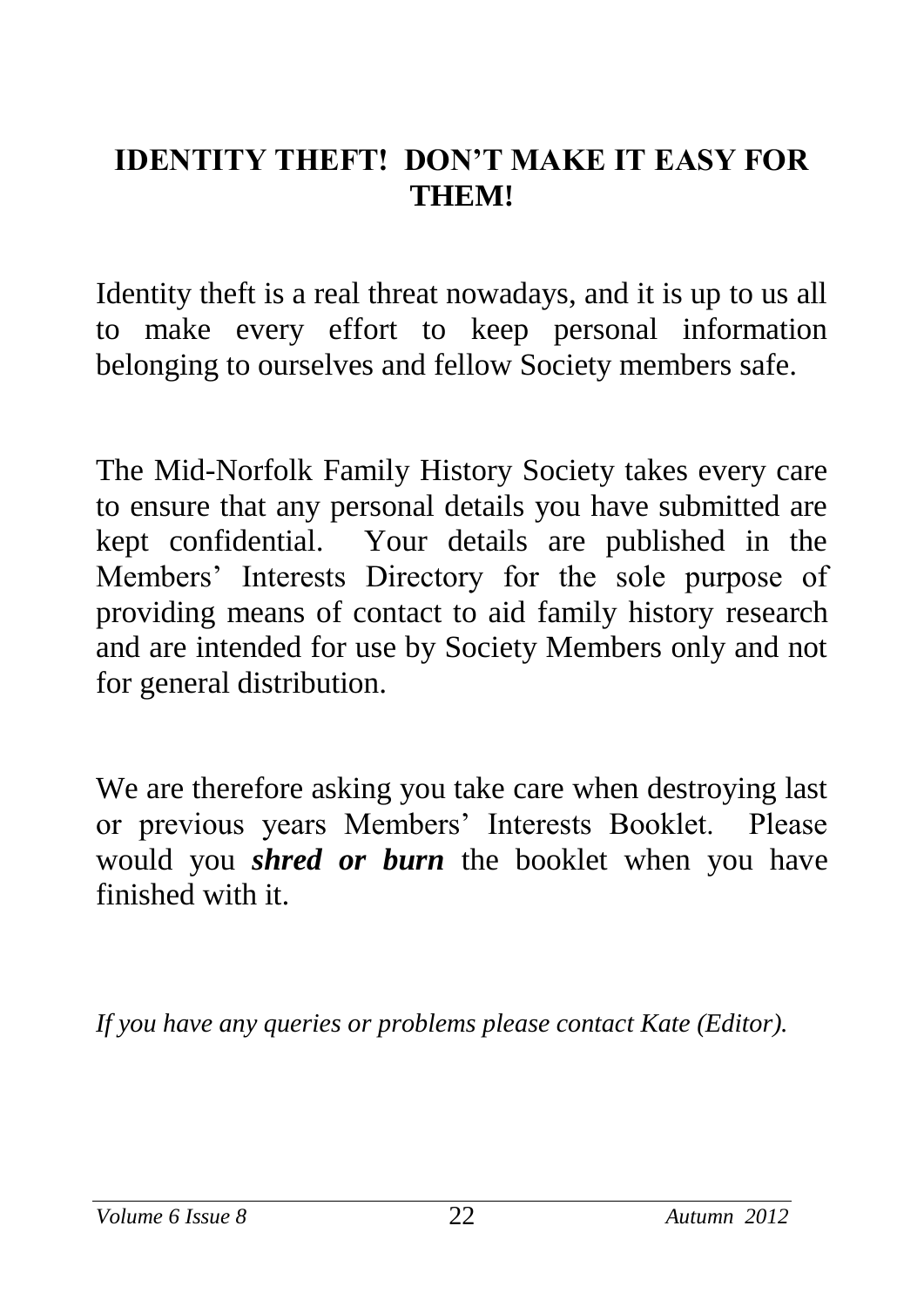